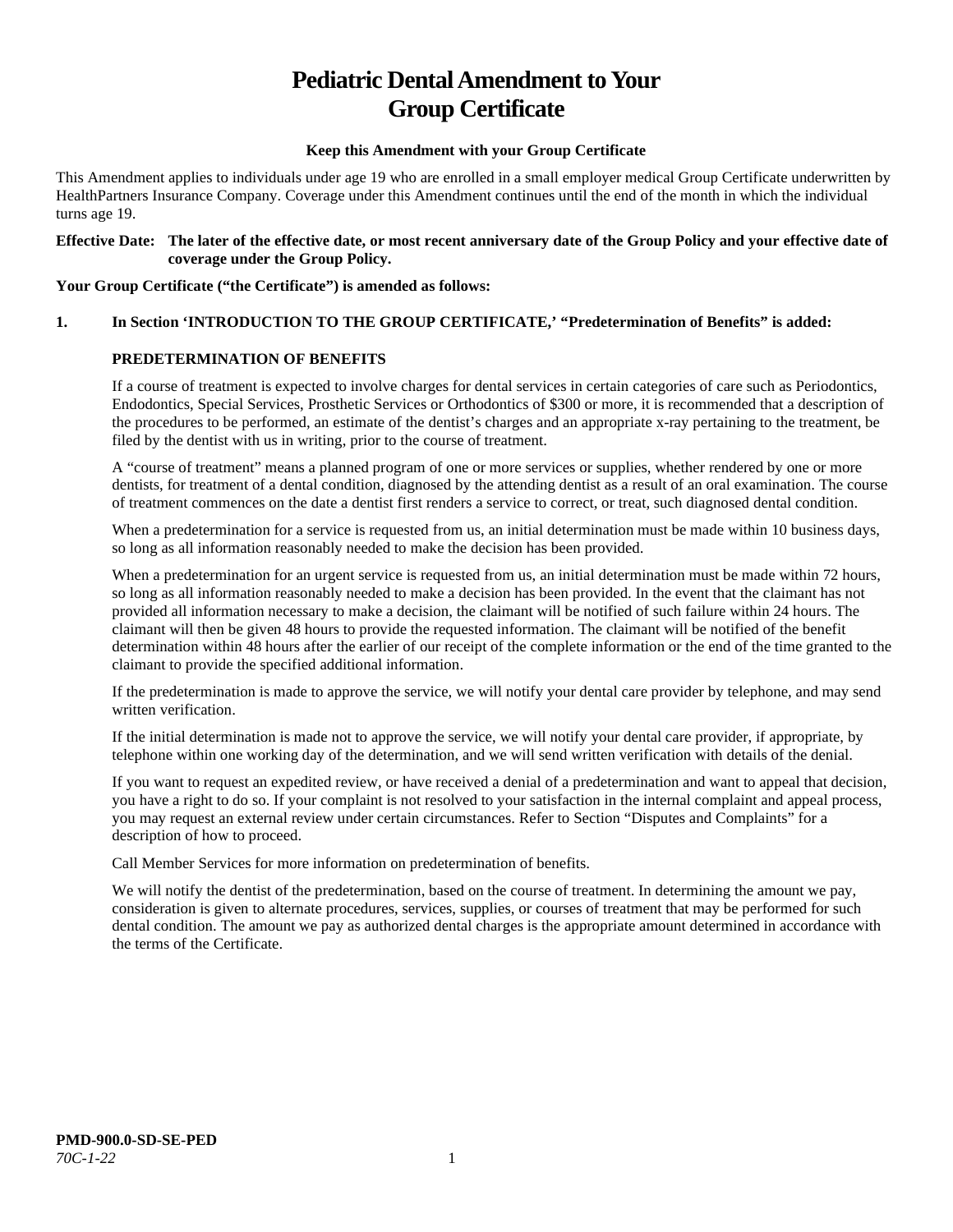If a description of the procedures to be performed, and an estimate of the dentist's charges are not submitted in advance, we reserve the right to make a determination of benefits payable, taking into account alternate procedures, services, supplies or courses of treatment, based on accepted standards of dental practice.

Predetermination for services to be performed is limited to services performed within 90 days from the date such course of treatment was approved by us. Additional services required after 90 days may be submitted in writing, as a new course of treatment, and approved on the same basis as the prior plan.

#### **2. In Section 'DEFINITIONS OF TERMS USED,' the following definitions are added:**

**Clinically Accepted Dental Services.** These are techniques or services, accepted for general use, based on risk/benefit implications (evidence based). Some clinically accepted techniques are approved only for limited use, under specific circumstances.

**Consultations**. These are diagnostic services provided by a dentist or dental specialist other than the practitioner who is providing treatment.

**Cosmetic Care.** These are dental services to improve appearance, without treatment of a related illness or injury.

**Customary Restorative Materials.** These are amalgam (silver fillings), glass ionomer and intraorally cured acrylic resin and resin-based composite materials (white fillings).

**Date of Service.** This is generally the date the dental service is performed. For prosthetic, or other special restorative procedures, the date of service is the date impressions were made for final working models. For endodontic procedures, date of service is the date on which the root canal was first entered for the purpose of canal preparation.

**Dentist.** This is a professionally degreed doctor of dental surgery or dental medicine who lawfully performs a dental service in strict accordance with governmental licensing privileges and limitations.

**Elective Procedures.** These are procedures which are available to patients but which are not dentally necessary.

**Emergency Dental Care.** These are services for an acute dental condition that would lead a prudent layperson to reasonably expect that the absence of immediate care would result in serious impairment to the dentition or would place the person's oral health in serious jeopardy.

**Endodontics.** This is the treatment of diseases of the dental pulp. Endodontics includes root canal therapy, pulp capping procedures, apexification and periapical procedures associated with root canal treatment.

**Medically Necessary Orthodontic Services.** These are comprehensive medically necessary services covered for pediatric dental insureds who have a severe handicapping malocclusion related to a medical condition resulting from congenital, craniofacial or dentofacial malformations involving the teeth and requiring reconstructive surgical correction in addition to orthodontic services.

**Oral Surgery.** This is routine surgery involving teeth or alveolar bone, including extraction and alveolectomy. Oral surgery may include other oral treatment and surgery, if a dentist considers it dentally necessary. Oral surgery does not include orthodontia, orthognathic surgery, and placement of dental implants or surgical care that is necessary because of a medical condition.

**Orthodontics.** This is medically necessary dental care for the correction of severe handicapping malocclusion of teeth using appliances and techniques that alter the position of teeth in the jaws.

**Orthognathic Surgery.** This is oral surgery to alter the position of the jaw bones.

**Periodontics.** This is non-surgical and surgical treatment of diseases of the gingiva (gums) and bone supporting the teeth.

**Prosthetic Services.** These are services to replace missing teeth; including the prescribing, repair, construction, replacement and fitting of fixed bridges and full or partial removable dentures.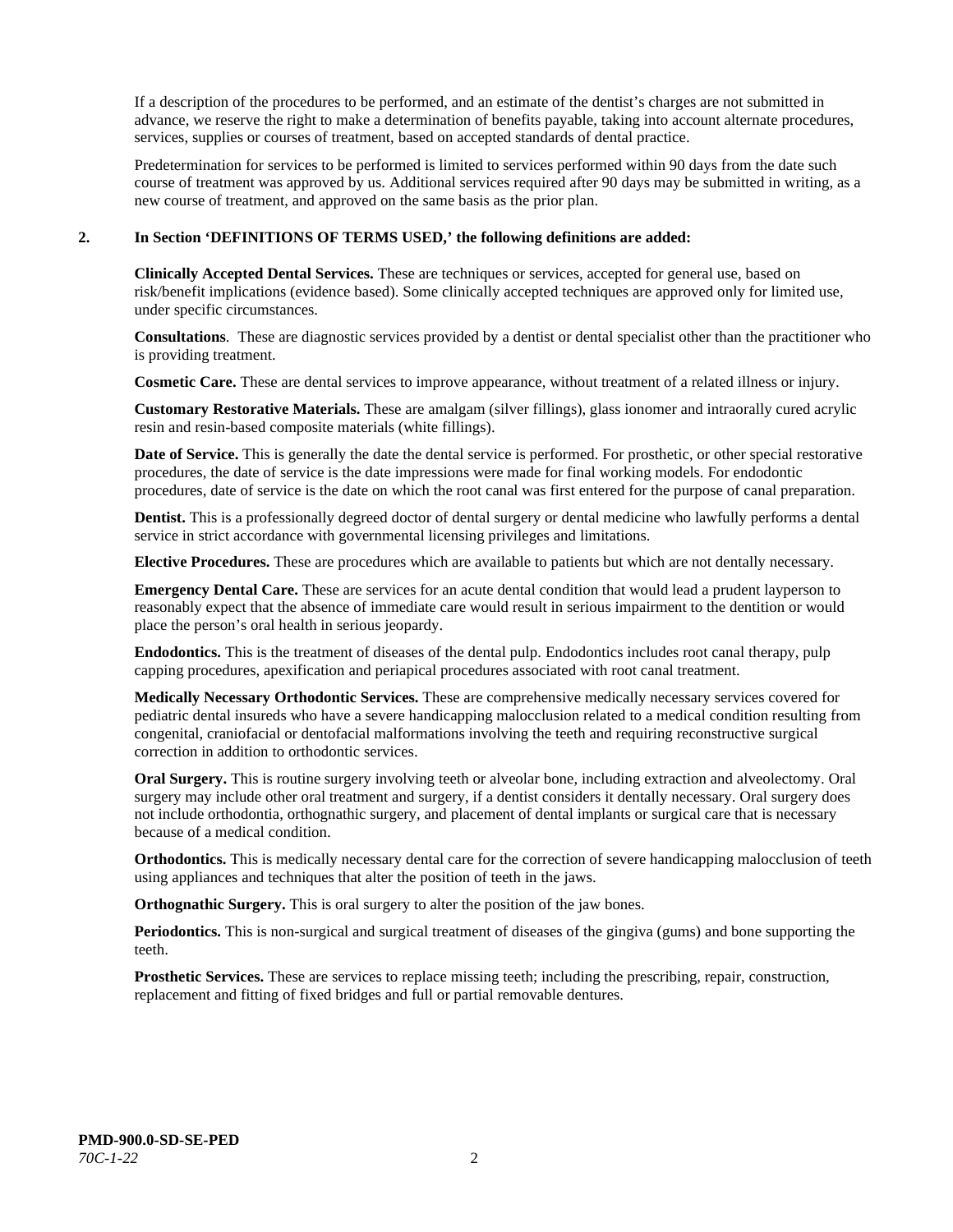# **3. The following are added to Section "SERVICES NOT COVERED," and apply only to Pediatric Dental benefits:**

- Treatment, procedures or services which are not dentally necessary and/or which are primarily educational in nature or for the vocation, comfort, convenience, appearance or recreation of the insured.
- The treatment of conditions which foreseeable result from excluded services.
- For Network Benefits, treatment, procedures or services which are not provided by a network dentist or other authorized provider or are not authorized by us.
- Dental services or supplies primarily intended to alter the shape, appearance and function of the teeth for cosmetic purposes, or for the purpose of improving the appearance of your teeth. This includes tooth whitening, tooth bonding and veneers that cover the teeth, and any services intended to replace existing restorations done historically for cosmetic reasons, even if due to material failure (wear/chipping/fracture) or the presence of decay at the restorative margin. This exclusion does not apply to services for reconstructive surgery. However, to the extent that these reconstructive surgery services are paid as medical services under the Certificate, they are not covered as Pediatric Dental services.
- Hospitalization or other facility charges.
- Local anesthesia or use of electronic analgesia billed as a separate procedure is not covered. Inhaled nitrous oxide is not covered. General anesthesia and intravenous sedation are not covered except as indicated in this Amendment.
- Orthodontic services, except as provided in this Amendment.
- Orthognathic surgery (surgery to reposition the jaws).
- Services which are elective, investigative, experimental or not otherwise clinically accepted.
- Procedures, appliances or restorations that are necessary to alter, restore or maintain occlusion, including but not limited to: increasing vertical dimension, replacing or stabilizing tooth structure lost by attrition (including chipping or fractures of tooth structure or restorations), or erosion, abfraction, abrasion, or realigning teeth, except as covered orthodontic services provided in this Amendment. Mandibular orthopedic appliances and bite planes are also not covered.
- Procedures, appliances (other than occlusal guards, as indicated in this Amendment) or restorations for the prevention of bruxism (grinding of teeth) or clenching.
- Services for the following items:
	- o replacement of any missing, lost or stolen dental or implant-supported prosthesis.
	- replacement or repair of orthodontic appliances.
	- replacement of orthodontic appliances due to non-compliance.
- Services related to a prosthetic or special restorative appliance which was installed or delivered more than 60 days after termination of coverage.
- Diagnostic testing that is performed and billed as a separate procedure such as collection of microorganisms for culture, viral cultures, genetic testing for susceptibility or oral disease and caries susceptibility tests. This includes all oral pathology and laboratory testing charges.
- For non-network coverage, dental services related to the replacement of any teeth missing prior to the insured's effective date under this Amendment.
- Dental services, supplies and devices not expressly covered as a benefit under this Amendment.
- Prescription drugs and medications prescribed by a dentist. This includes gingival irrigation.
- Services provided to the insured which the insured is not required to pay.
- The portion of a billed charge for an otherwise covered service by a non-network provider, which is in excess of our maximum amount allowed. We also do not cover charges or a portion of a charge which is either a duplicate charge for a service or charges for a duplicate service.
- Services for injury or illness either (a) arising out of an injury in the course of employment and subject to workers' compensation or similar law; or (b) for which benefits are payable without regard to fault, under coverage statutorily required to be contained in any motor vehicle or other liability insurance policy or equivalent self-insurance; or (c) for which benefits are payable under another policy of accident and health insurance, Medicare or any other governmental program.
- Except where expressly addressed in this Amendment, when multiple, acceptable treatment options exist related to a specific dental problem, we will provide benefits based upon the least costly alternative treatment. This includes inlay restorations paid as corresponding amalgam restorations.
- Services covered under the patient's medical plan, except to the extent not covered under the patient's medical plan.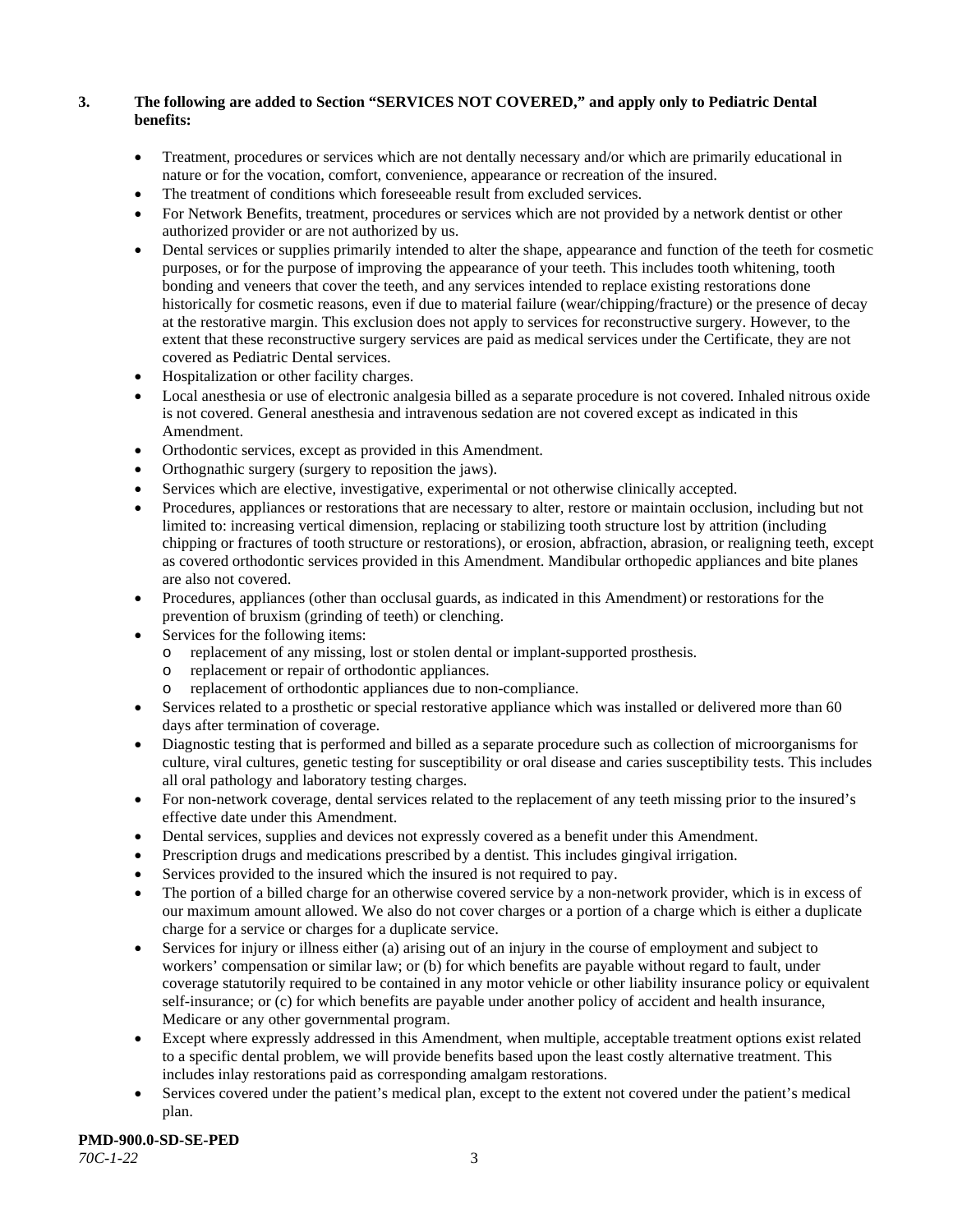- Additional charges for office visits that occur after regularly scheduled hours, missed appointments or appointments cancelled on short notice.
- Onlays, veneers or partial crowns fabricated from extraorally cured composite resin or porcelain.
- Periodontal splinting.
- Athletic mouthguards.
- Charges for infection control, sterilization and waste disposal.
- Charges for sales tax.
- Treatment, procedures, or services or drugs which are provided when you are not covered under this Amendment.
- Cone beam CT capture and interpretation.
- Harvest of bone for use in autogenous grafting procedure.
- Charges for maxillofacial prosthetics.
- Charges for case presentations for treatment planning or behavioral management.
- Charges for enamel microabrasion, odontoplasty and pulpal regeneration.
- Charges for surgical procedures for isolation of a tooth with a rubber dam.
- Non-intravenous conscious sedation and drugs to treat anxiety or pain.
- Charges for endodontic endosseous implants.
- Charges for intentional reimplantation (including necessary splinting).
- Charges for canal preparation and fitting of preformed dowel or post.
- Charges for temporary crowns for fractured teeth.
- Charges for interim or custom abutments for implants.
- Charges for rebonding, recementing and repair of fixed retainers.
- Charges for surgical placement of a temporary anchorage device.
- Charges for autogenous or nonautogenous osseous, osteoperiosteal or cartilage graft of the mandible or maxilla.
- Charges for anatomical crown exposure.
- Interim prostheses.
- Connector bars, stress breakers and precision attachments.
- Provisional pontics, crowns and retainer crowns.
- Copings.
- Oral hygiene instruction.
- Removal of fixed space maintainers.
- Hospital, home and extended care facility visits by dental providers.
- Gold foil restorations.
- Treatment for correction of malocclusion of teeth and associated dental and facial disharmonies, and posttreatment retainers, when treatment is not medically necessary.
- Maxillofacial MRI, maxillofacial ultrasound and sialoendoscopy capture and interpretation.
- Post processing of image or image sets.
- Caries risk assessment and documentation.
- Charges for unspecified procedures.
- Charges for the placement of a restorative foundation for an indirect restoration.
- Charges for periradicular services and bone grafts or other material used in conjunction with periradicular surgery.
- Non-dental administrative fees and charges including, but not limited to dental record preparation, and interest charges.
- Services related to the diagnosis and treatment of Temporomandibular Joint Dysfunction (TMD).
- Services associated with non-covered services.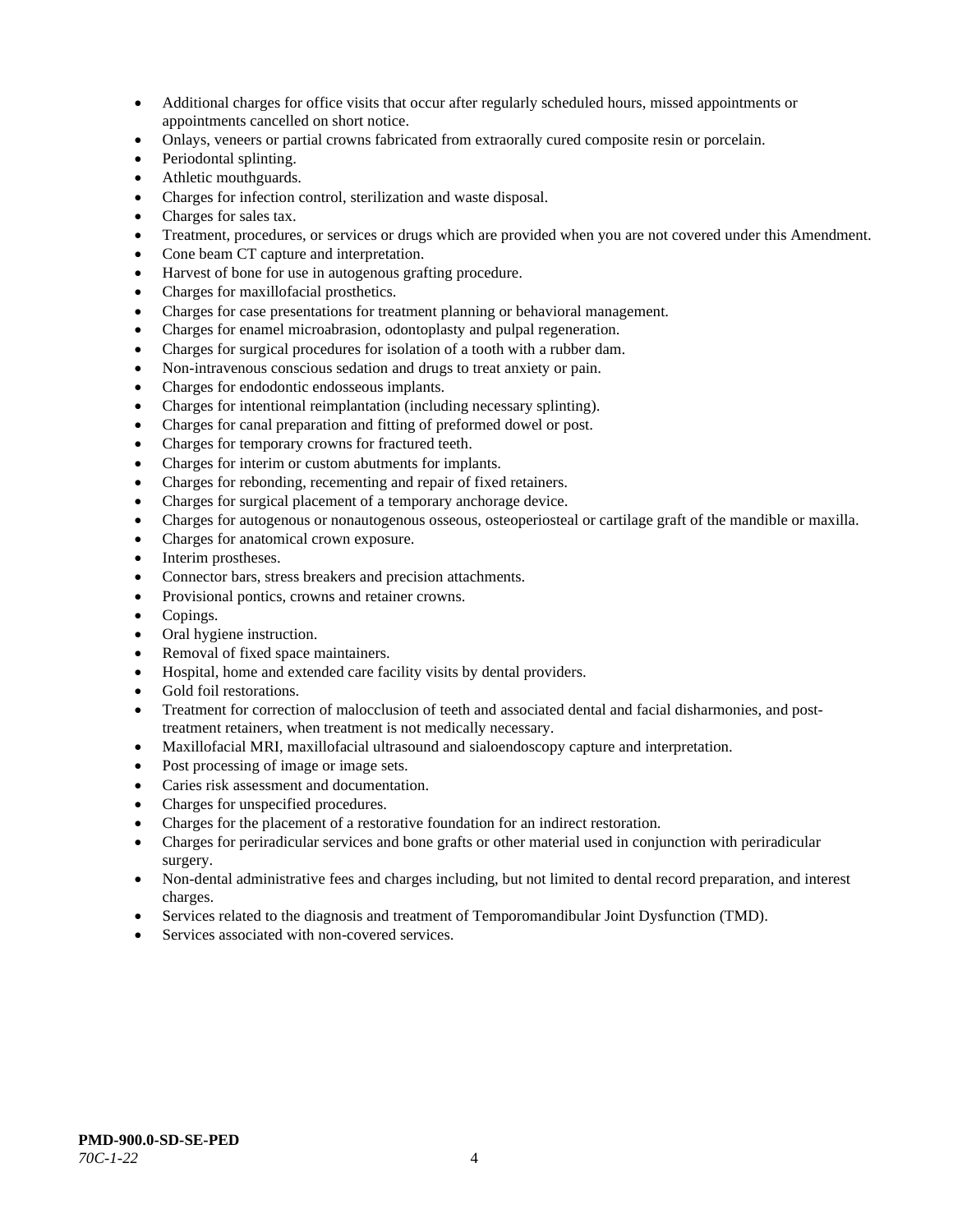#### **4. The Benefits Chart is expanded to include the following:**

# **Pediatric Dental Benefits Chart**

**The Certificate covers Preventive and Diagnostic Services, Basic, Special, Prosthetic and medically necessary Orthodontia Services only, for insureds under age 19.**

**HealthPartners Insurance Company agrees to cover the dental services described below. This Benefits Chart describes the level of payment that applies for each of the covered services. To be covered, dental services or items described below must be medically or dentally necessary. The date of service must be while you are enrolled in the plan.**

**Coverage for eligible services is subject to the exclusions, limitations and other conditions of this Amendment and the Certificate. See item 3. of this Amendment for additional information about exclusions.**

**This dental plan allows you to choose, at any time, dentists within the dental network (Network Benefits), or dentists outside of the network (Non-Network Benefits).**

**The amount that we pay for covered services is listed below. The insured is responsible for the specified dollar amount and/or percentage of charges that we do not pay. Coverage may vary according to your network selection.**

**Benefits are underwritten by HealthPartners Insurance Company.**

**When you use Non-Network providers, benefits are substantially reduced and you will likely incur significantly higher out-of-pocket expenses. A Non-Network provider does not usually have an agreement with HealthPartners Insurance Company to provide services at a discounted fee. In addition, Non-Network Benefits are restricted to the usual and customary amount under the definition of "Charge." The usual and customary amount can be significantly lower than a Non-Network provider's billed charges. If the Non-Network provider's billed charges are over the usual and customary amount, you pay the difference, in addition to any required deductible, copayment and/or coinsurance, and these charges do not apply to the out-of-pocket limit.**

**This plan is subject to plan and benefit changes required to maintain compliance with federal and state law. This includes, but is not limited to, benefit changes required to maintain a certain actuarial value or metal level. We may also change your deductible, coinsurance and out-of-pocket limit values on an annual basis to reflect cost of living increases.**

#### **These definitions apply to this Amendment.**

| <b>Calendar Year:</b> | This is the 12-month period beginning 12:01 A.M. Central Time, on January 1, and<br>ending 12:00 A.M. Central Time of the next following December 31.                                                                                                                                                                                                                                                                                                                                                                                                                                                                 |
|-----------------------|-----------------------------------------------------------------------------------------------------------------------------------------------------------------------------------------------------------------------------------------------------------------------------------------------------------------------------------------------------------------------------------------------------------------------------------------------------------------------------------------------------------------------------------------------------------------------------------------------------------------------|
| <b>Charge:</b>        | For covered services delivered by network providers, this is the provider's discounted<br>charge for a given dental/surgical service, procedure or item, which network providers<br>have agreed to accept as payment in full.                                                                                                                                                                                                                                                                                                                                                                                         |
|                       | For covered services delivered by non-network providers, this is the provider's charge<br>for a given dental/surgical service, procedure or item, up to our maximum amount<br>allowed for that service, procedure or item.                                                                                                                                                                                                                                                                                                                                                                                            |
|                       | Our maximum amount allowed is based on the usual and customary charge for a given<br>dental/surgical service, procedure or item. It is consistent with the charge of other<br>providers of a given service or item in the same region. You must pay for any charges<br>above the maximum amount allowed, and they do not apply to the out-of-pocket limit.                                                                                                                                                                                                                                                            |
|                       | To be covered, a charge must be incurred on or after the insured's effective date and<br>on or before the termination date. For network provider charges, the amount of the<br>copayment or coinsurance, or the amount applied to any deductible, is based on the<br>agreed fee applicable to the network provider, or a reasonable estimate of the cost<br>according to a fee schedule equivalent. For non-network provider charges, the amount<br>considered as a copayment or coinsurance, or the amount applied to any deductible, is<br>based on the lesser of the billed charge and our maximum amount allowed. |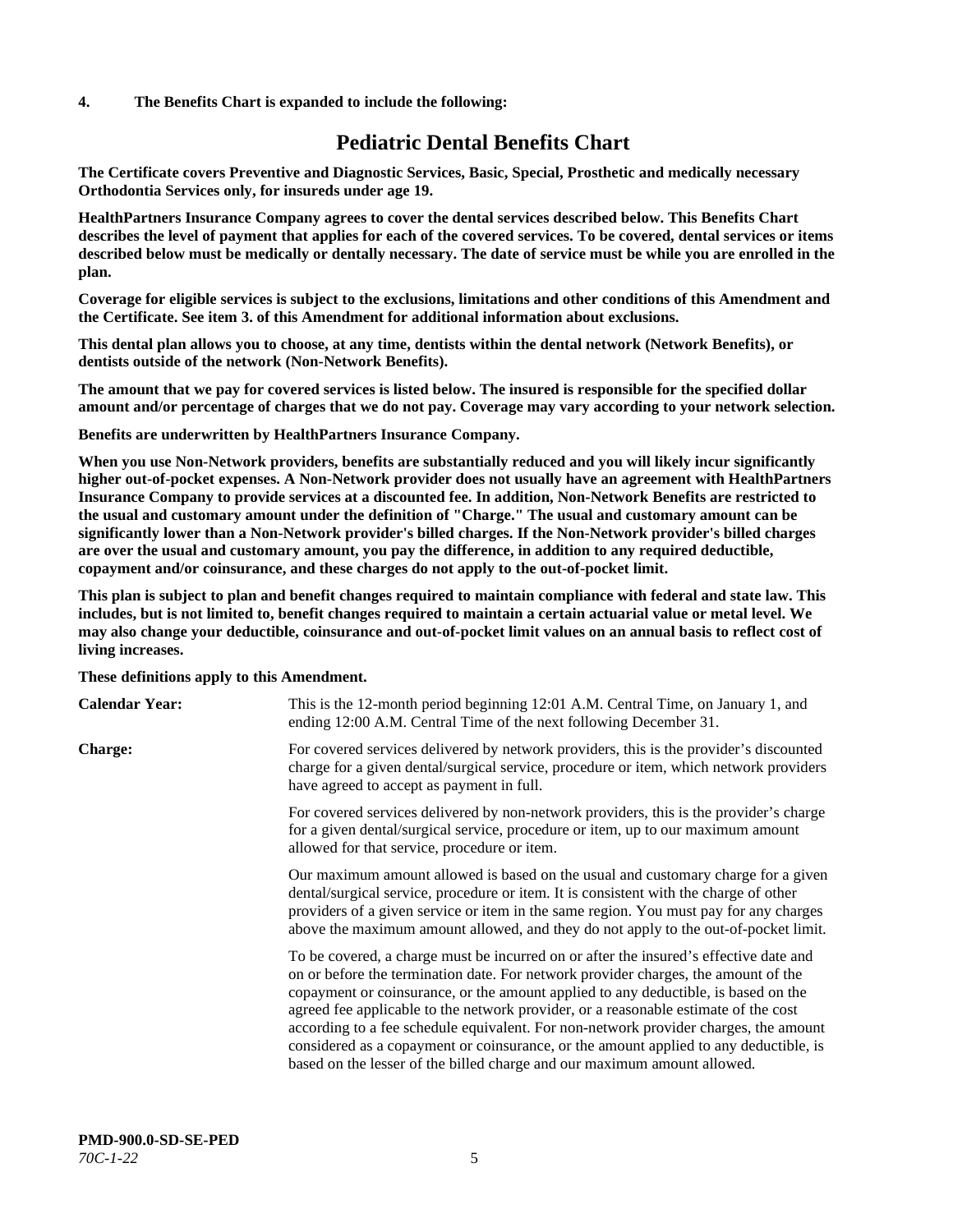| The specified dollar amount, or percentage, of charges incurred for covered services,<br>which we do not pay, but which an insured must pay, each time an insured receives<br>certain dental services, procedures or items. Our payment for those covered services or<br>items begins after the copayment or coinsurance is satisfied. Covered services or items<br>requiring a copayment or coinsurance are specified in this Benefits Chart. For network<br>provider charges, the amount considered as a copayment or coinsurance is based on<br>the agreed fee applicable to the network provider, or a reasonable estimate of the cost<br>according to a fee schedule equivalent. For non-network provider charges, the amount<br>considered as a copayment or coinsurance is based on the lesser of the billed charge<br>and our maximum amount allowed. A copayment or coinsurance is due at the time a<br>service is rendered, or when billed by the provider.                                                                                                                                                                                   |
|---------------------------------------------------------------------------------------------------------------------------------------------------------------------------------------------------------------------------------------------------------------------------------------------------------------------------------------------------------------------------------------------------------------------------------------------------------------------------------------------------------------------------------------------------------------------------------------------------------------------------------------------------------------------------------------------------------------------------------------------------------------------------------------------------------------------------------------------------------------------------------------------------------------------------------------------------------------------------------------------------------------------------------------------------------------------------------------------------------------------------------------------------------|
| The specified dollar amount of charges incurred for covered services, which we do not<br>pay, but an insured or a family has to pay first in a calendar year. Our payment for<br>those services or items begins after any deductible is satisfied. Your plan has an<br>embedded deductible. This means once an insured meets the individual deductible, the<br>plan begins paying benefits for that person. If two or more members of the family meet<br>the family deductible, the plan begins paying benefits for all members of the family,<br>regardless of whether each insured has met the individual deductible. However, an<br>insured may not contribute more than the individual deductible towards the family<br>deductible. The amount of the charges that apply to any deductible are based on (1) the<br>agreed fee applicable to the network provider, or a reasonable estimate of the cost<br>according to a fee schedule equivalent; or (2) the lesser of the billed charge and our<br>maximum amount allowed for the non-network provider. This Benefits Chart indicates<br>which covered services are not subject to the deductible. |
| You pay any specified copayments/coinsurance and deductibles applicable for<br>particular services, subject to the out-of-pocket limit described below. These amounts<br>are in addition to the monthly premium payments.                                                                                                                                                                                                                                                                                                                                                                                                                                                                                                                                                                                                                                                                                                                                                                                                                                                                                                                               |
| You pay any copayments/coinsurance and deductibles for covered services, to the individual<br>or family out-of-pocket limit. Thereafter we cover 100% of charges incurred for all other<br>covered services, for the rest of the calendar year. You pay amounts greater than the out-of-<br>pocket limits if any benefit maximums are exceeded.                                                                                                                                                                                                                                                                                                                                                                                                                                                                                                                                                                                                                                                                                                                                                                                                         |
| Non-Network Benefits above the maximum amount allowed (see definition of "charge"<br>above) do not apply to the out-of-pocket limit.                                                                                                                                                                                                                                                                                                                                                                                                                                                                                                                                                                                                                                                                                                                                                                                                                                                                                                                                                                                                                    |
| You are responsible to keep track of the out-of-pocket expenses. Contact Member Services<br>for assistance in determining the amount paid by the insured for specific eligible services<br>received. Claims for reimbursement under the out-of-pocket limit provisions are subject to<br>the same time limits and provisions described under the "Claims Provisions" section of the<br>Certificate.                                                                                                                                                                                                                                                                                                                                                                                                                                                                                                                                                                                                                                                                                                                                                     |
|                                                                                                                                                                                                                                                                                                                                                                                                                                                                                                                                                                                                                                                                                                                                                                                                                                                                                                                                                                                                                                                                                                                                                         |

**Limits shown below are combined under your Network Benefits and Non-Network Benefits.**

# **Individual Calendar Year Deductible**

| <b>Network Benefits</b>                                                                    | <b>Non-Network Benefits</b>                                                                    |
|--------------------------------------------------------------------------------------------|------------------------------------------------------------------------------------------------|
| See your Network Benefits individual deductible<br>under your Medical Plan Benefits Chart. | See your Non-Network Benefits individual<br>deductible under your Medical Plan Benefits Chart. |

# **Family Calendar Year Deductible**

| Network Benefits                                                                       | <b>Non-Network Benefits</b>                                                                |
|----------------------------------------------------------------------------------------|--------------------------------------------------------------------------------------------|
| See your Network Benefits family deductible under<br>vour Medical Plan Benefits Chart. | See your Non-Network Benefits family deductible<br>under your Medical Plan Benefits Chart. |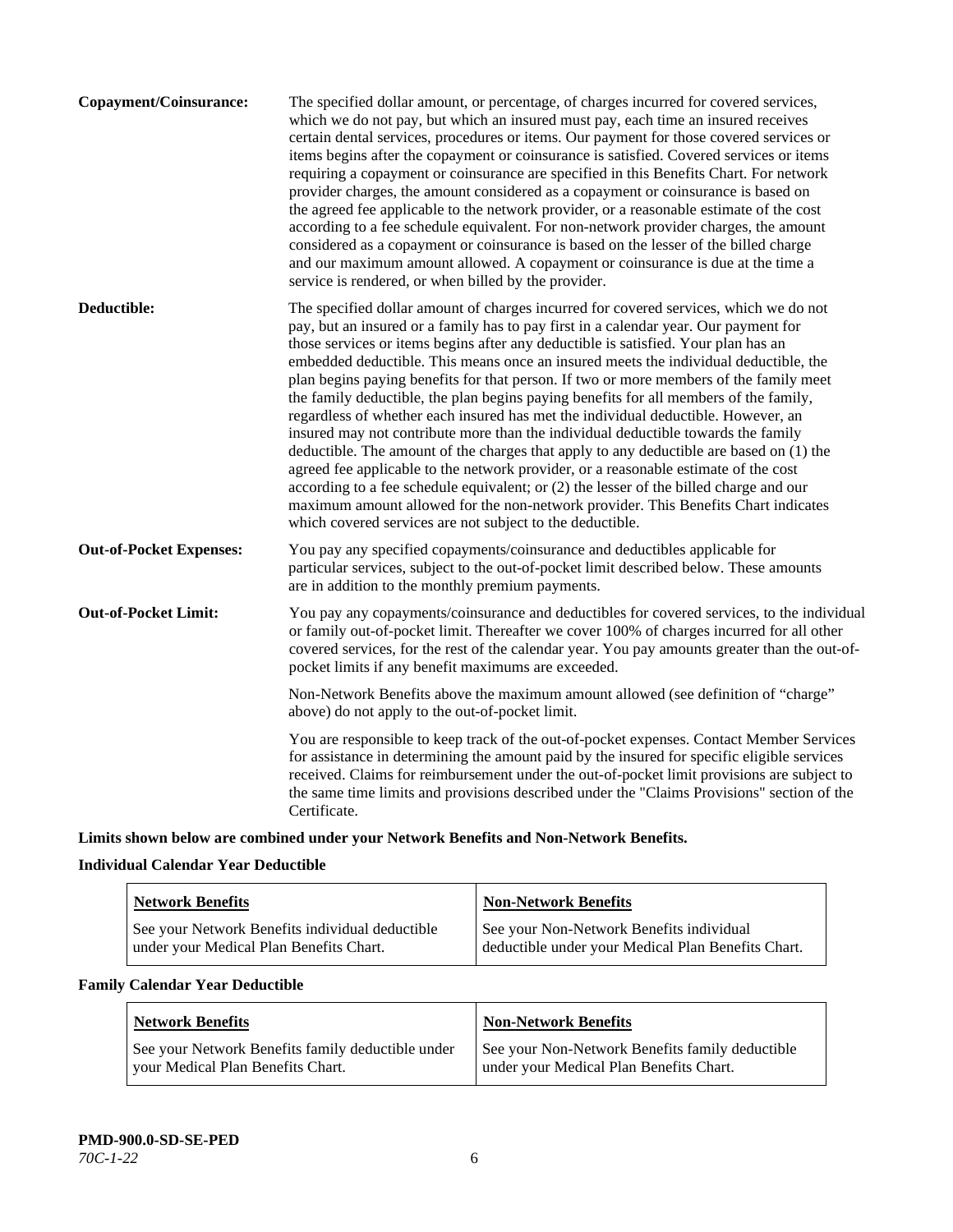| <b>Network Benefits</b>                       | <b>Non-Network Benefits</b>                 |
|-----------------------------------------------|---------------------------------------------|
| See your Network Benefits individual out-of-  | See your Non-Network Benefits individual    |
| pocket limit under your Medical Plan Benefits | out-of-pocket limit under your Medical Plan |
| Chart.                                        | Benefits Chart.                             |

#### **Family Calendar Year Out-of-Pocket Limit**

| <b>Network Benefits</b>                       | <b>Non-Network Benefits</b>                   |
|-----------------------------------------------|-----------------------------------------------|
| See your Network Benefits family out-of-      | See your Non-Network Benefits family out-of-  |
| pocket limit under your Medical Plan Benefits | pocket limit under your Medical Plan Benefits |
| Chart.                                        | Chart.                                        |

# **PREVENTIVE AND DIAGNOSTIC SERVICES**

#### **Covered Services:**

We cover the following preventive and diagnostic services, with certain limitations which are listed below. For this category, deductible does not apply to Network Benefits.

- **Routine dental care examinations for new and existing patients** limited to twice each calendar year.
- **Dental cleaning (prophylaxis or periodontal maintenance cleaning)** limited to twice each calendar year.
- **Professionally applied topical fluoride (other than silver diamine fluoride)** limited to twice each calendar year.
- **Silver diamine fluoride** limited to twice per tooth each calendar year.
- **Pit and Fissure sealant application and preventive resin restoration** limited to one application per tooth per 36 month period, for unrestored permanent molars.
- **Bitewing x-rays** limited to twice each calendar year.
- **Full mouth or panoramic x-rays** limited to once every sixty months.
- **Other x-rays, except as provided in connection with orthodontic diagnostic procedures and treatment.**
- **Space maintainers (fixed or removable appliances designed to prevent adjacent and opposing teeth from moving)** for lost primary teeth.
- **Evaluations that are not routine and periodic, including: problem-focused evaluations (either limited or detailed and extensive), periodontal evaluations, and evaluations for insureds under the age of 3 which include counseling with the primary caregiver.**
- **Screening or assessments of a patient** limited to twice each calendar year.

| <b>Network Benefits</b>       | <b>Non-Network Benefits</b>  |
|-------------------------------|------------------------------|
| 100% of the charges incurred. | 50% of the charges incurred. |

- Diagnostic testing that is performed and billed as a separate procedure such as collection of microorganisms for culture, viral cultures, genetic testing for susceptibility or oral disease and caries susceptibility tests. This includes all oral pathology and laboratory testing charges.
- Additional charges for office visits that occur after regularly scheduled hours, office visits for observation, missed appointments or appointments cancelled on short notice.
- Cone beam CT capture and interpretation.
- Oral hygiene instruction.
- Removal of fixed space maintainers.
- Hospital, home and extended care facility visits by dental providers.
- Maxillofacial MRI, maxillofacial ultrasound and sialoendoscopy capture and interpretation.
- Post processing of image or image sets.
- Caries risk assessment and documentation.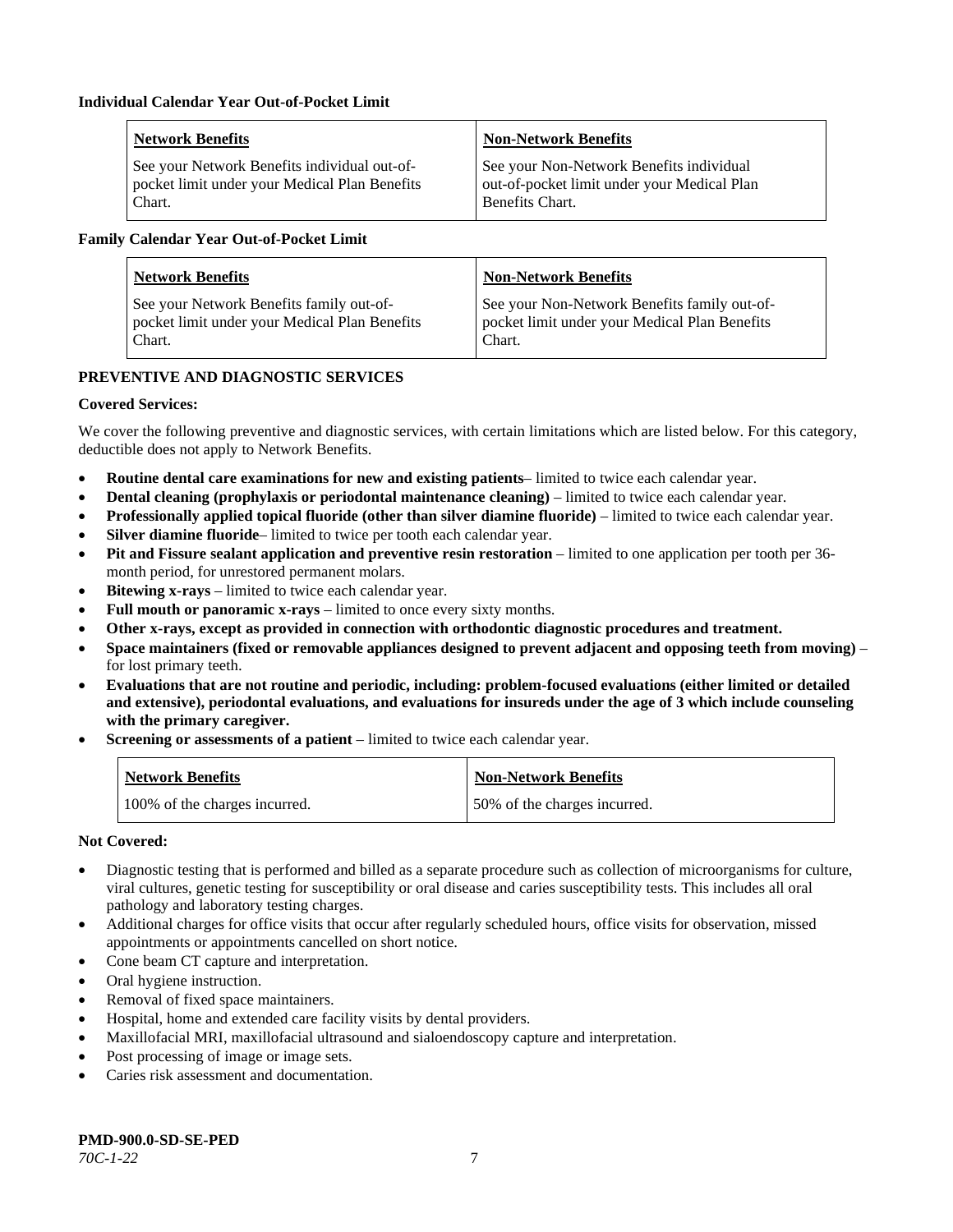- Charges for unspecified procedures.
- See "Services Not Covered" in item 3. of this Amendment.

# **BASIC SERVICES**

#### **Covered Services:**

We cover the following services:

- **Consultations.**
- **Emergency treatment for relief of pain.**
- **Regular restorative services (fillings) other than posterior composites.** Restorations using customary restorative materials and stainless steel crowns are covered, when dentally necessary due to loss of tooth structure as a result of tooth decay or fracture.
- **Regular restorative services (fillings) - posterior composites (white fillings on bicuspids and molars).** Restorations using customary restorative materials and preventive resin restorations are covered, when dentally necessary due to loss of tooth structure as a result of tooth decay or fracture.
- **Oral Surgery – surgical and non-surgical extraction for the restoration of dental function.** Services include, but are not limited to, removal of impacted teeth, incision or drainage of abscesses and removal of exostosis. General anesthesia or intravenous sedation is covered, when dentally necessary, when provided by the attending dentist in a dental office setting and required to perform a covered dental procedure.
- **Periodontics (Gum Disease)** limited to once every 24 months for non-surgical treatment and once every 36 months for surgical treatment.
- **Endodontics.**

| <b>Network Benefits</b>      | <b>Non-Network Benefits</b>  |
|------------------------------|------------------------------|
| 70% of the charges incurred. | 50% of the charges incurred. |

#### **Limitations:**

• Collection and application of autologous blood concentrate product is limited to once every 36 months.

- Periodontal splinting.
- Orthognathic surgery (surgery to reposition the jaws).
- Harvest of bone for use in autogenous grafting procedure.
- Charges for surgical procedures for isolation of a tooth with a rubber dam.
- Non-intravenous conscious sedation, and drugs to treat anxiety or pain.
- Charges for endodontic endosseous implants.
- Charges for intentional reimplantation (including necessary splinting).
- Charges for canal preparation and fitting of preformed dowel or post.
- Charges for temporary crowns for fractured teeth.
- Charges for surgical placement of a temporary anchorage device.
- Charges for autogenous or nonautogenous osseous, osteoperiosteal or cartilage graft of the mandible or maxilla.
- Charges for anatomical crown exposure.
- Charges for the placement of a restorative foundation for an indirect restoration.
- Charges for periradicular services and bone grafts or other material used in conjunction with periradicular surgery.
- Charges for unspecified procedures.
- See "Services Not Covered" in item 3. of this Amendment.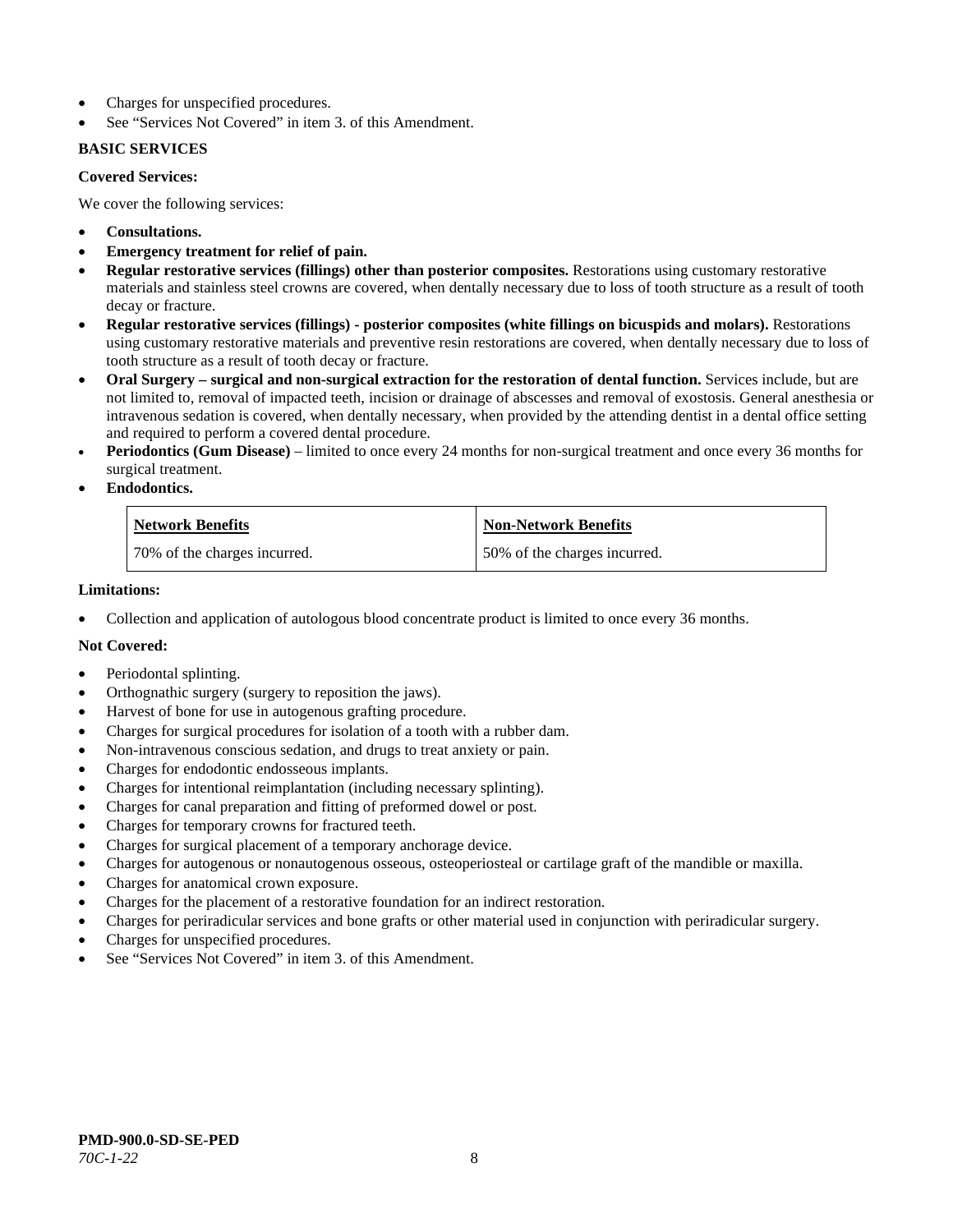# **SPECIAL SERVICES**

#### **Covered Services:**

We cover the following services:

- **Special Restorative Care** extraorally fabricated or cast restorations (crowns, onlays) are covered when teeth cannot be restored with customary restorative material and when dentally necessary due to the loss of tooth structure as a result of tooth decay or fracture. If a tooth can be restored with a customary restorative material, but an onlay, crown, jacket, indirect composite or porcelain/ceramic restoration is selected, benefits will be calculated using the charge appropriate to the equivalent customary restorative material.
- **Repair or recementing of crowns, inlays and onlays.**

| <b>Network Benefits</b>       | <b>Non-Network Benefits</b>  |
|-------------------------------|------------------------------|
| 170% of the charges incurred. | 50% of the charges incurred. |

**Limitations:**

• Benefit for the replacement of a crown or onlay will be provided only after a five year period measured from the date on which the procedure was last provided, whether under this Amendment or not.

# **Not Covered:**

- Gold foil restorations.
- Onlays, veneers or partial crowns fabricated from extraorally cured composite resin or porcelain.
- Charges for unspecified procedures.
- See "Services Not Covered" in item 3. of this Amendment.

# **PROSTHETIC SERVICES**

#### **Covered Services:**

We cover the following services:

- **Bridges** initial installation of fixed bridgework to replace missing teeth, replacement of an existing fixed bridgework by a new bridgework, the addition of teeth to an existing bridgework, and repair or recementing of bridgework are covered. A given prosthetic appliance for the purpose of replacing an existing appliance will be provided when satisfactory evidence is presented that the new prosthetic appliance is required to replace one or more teeth extracted after the existing bridgework was installed.
- **Dentures** initial installation of full removable dentures to replace missing teeth and adjacent structures and adjustments during the six-month period following installation are covered. If a satisfactory result can be achieved through the utilization of standard procedures and materials but a personalized appliance is selected, or one which involves specialized techniques, the charges appropriate to the least costly appliance are covered. Replacement of an existing full removable denture by a new denture is covered. A given prosthetic appliance for the purpose of replacing an existing appliance will be provided when satisfactory evidence is presented that the new prosthetic appliance is required to replace one or more teeth extracted after the existing denture was installed. Repair of dentures, or relining or rebasing of dentures more than six months after installation of an initial or replacement denture are covered.
- **Partial Dentures** Surveyed crowns which are not restorative but which are dentally necessary to facilitate the placement of a removable partial denture are covered. Initial installation of partial removable dentures to replace missing teeth and adjacent structures and adjustments during the six-month period following installation are covered. If a satisfactory result can be achieved by a standard cast chrome or acrylic partial denture, but a more complicated design is selected, the charges appropriate to the least costly appliance are covered. Replacement of an existing partial denture by a new denture, or the addition of teeth to an existing partial removable denture is covered. A given prosthetic appliance for the purpose of replacing an existing appliance will be provided when satisfactory evidence is presented that the new prosthetic appliance is required to replace one or more teeth extracted after the existing denture was installed. Repair of dentures, or relining or rebasing of dentures more than six months after installation of an initial or replacement denture are covered.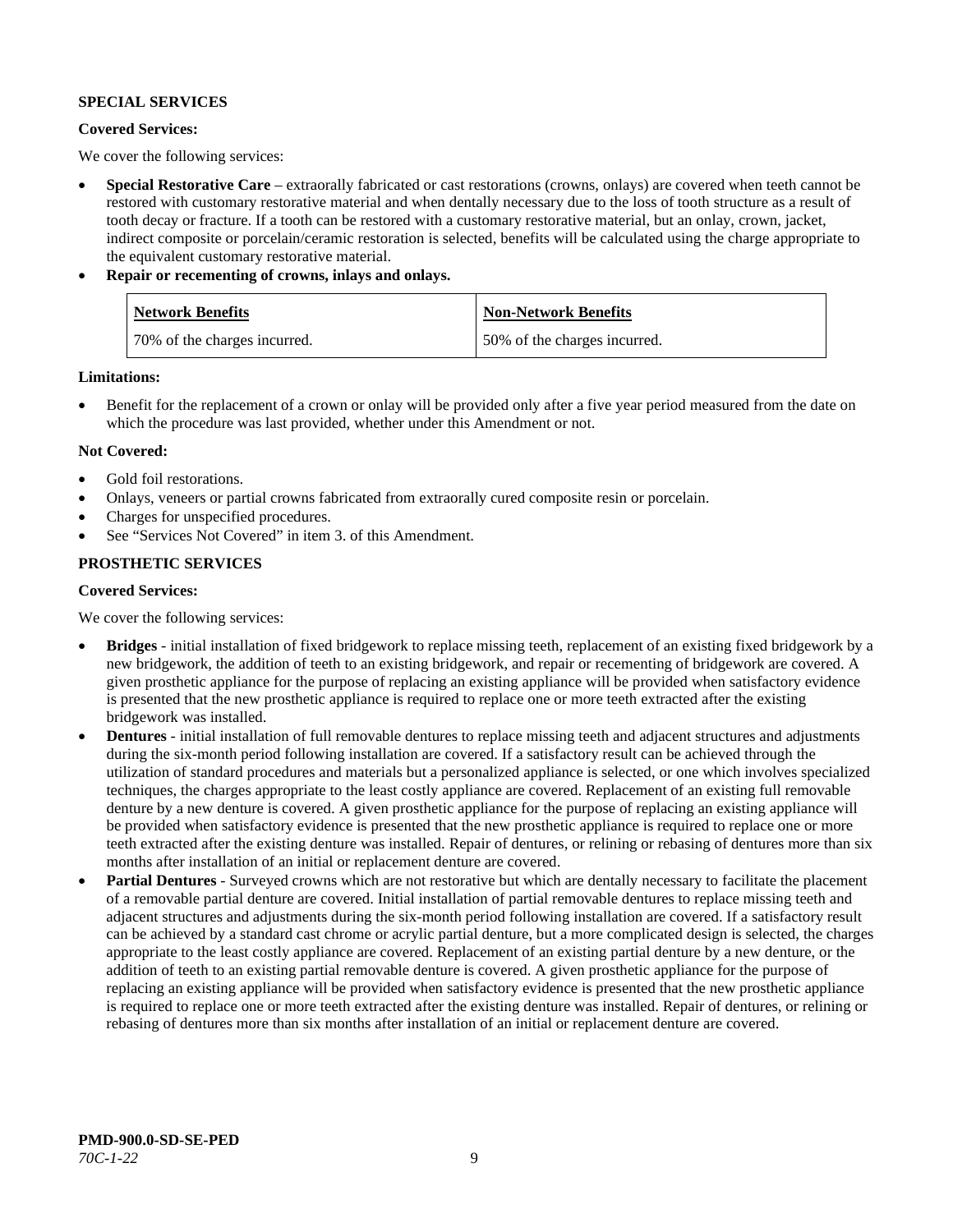- **Occlusal guards** occlusal guards for the treatment of bruxism are covered, including repair and relining of occlusal guards.
- **Tissue Conditioning.**

| <b>Network Benefits</b>      | <b>Non-Network Benefits</b>  |
|------------------------------|------------------------------|
| 70% of the charges incurred. | 50% of the charges incurred. |

#### **Limitations:**

- Benefit for replacement of a prosthetic appliance will be provided only (a) if the existing appliance cannot be made serviceable, and (b) after a 5 year period measured from the date on which it was installed, whether under this Amendment or not.
- Occlusal guards are limited to one every 12 months, for insureds age 13 or older.

#### **Not Covered:**

- Services for replacement of any missing, lost or stolen dental or implant-supported prosthesis.
- Services related to a prosthetic appliance which was installed or delivered more than 60 days after termination of coverage. Interim prostheses.
- Connector bars, stress breakers and precision attachments.
- Provisional pontics, crowns and retainer crowns.
- Copings.
- Charges for unspecified procedures.
- See "Services Not Covered" in item 3. of this Amendment.

# **DENTAL IMPLANT SERVICES**

#### **Covered Services:**

#### We cover, **if dentally necessary**:

- the surgical placement of an implant body to replace missing teeth;
- removal and replacement of an implant body that is not serviceable and cannot be repaired after a period of at least five years from the date that the implant body was initially placed;
- initial installation of implant-supported prosthesis (crowns, bridgework and dentures) to replace missing teeth;
- replacement of an existing implant-supported prosthesis by a new implant-supported prosthesis, or the addition of teeth to an existing implant-supported prosthesis. We will replace an existing implant-supported prosthesis when satisfactory evidence is presented that (a) the new implant-supported prosthesis is required to replace one or more teeth extracted after the existing implant-supported prosthesis was installed, or (b) the existing implant-supported prosthesis cannot be made serviceable;
- repair of implant-supported prosthesis;
- other related implant services.

**Decisions about dental necessity are made by HealthPartners Insurance Company**'**s dental directors, or their designees. If the dental directors or their designees determine that a tooth or an arch can be restored with a standard prosthesis or restoration, no benefits will be allowed for the individual implant or implant procedure. For the second phase of treatment (the prosthodontics phase of placing the implant crown, bridge, denture or partial denture), we will base benefits on the least costly, professionally acceptable alternative treatment.**

| <b>Network Benefits</b>      | <b>Non-Network Benefits</b>  |
|------------------------------|------------------------------|
| 70% of the charges incurred. | 50% of the charges incurred. |

#### **Limitations:**

• Benefit for replacement of an existing implant-supported prosthesis that cannot be made serviceable will be provided only after a five year period measured from the date that the implant-supported prosthesis was initially placed, whether under this Amendment or not.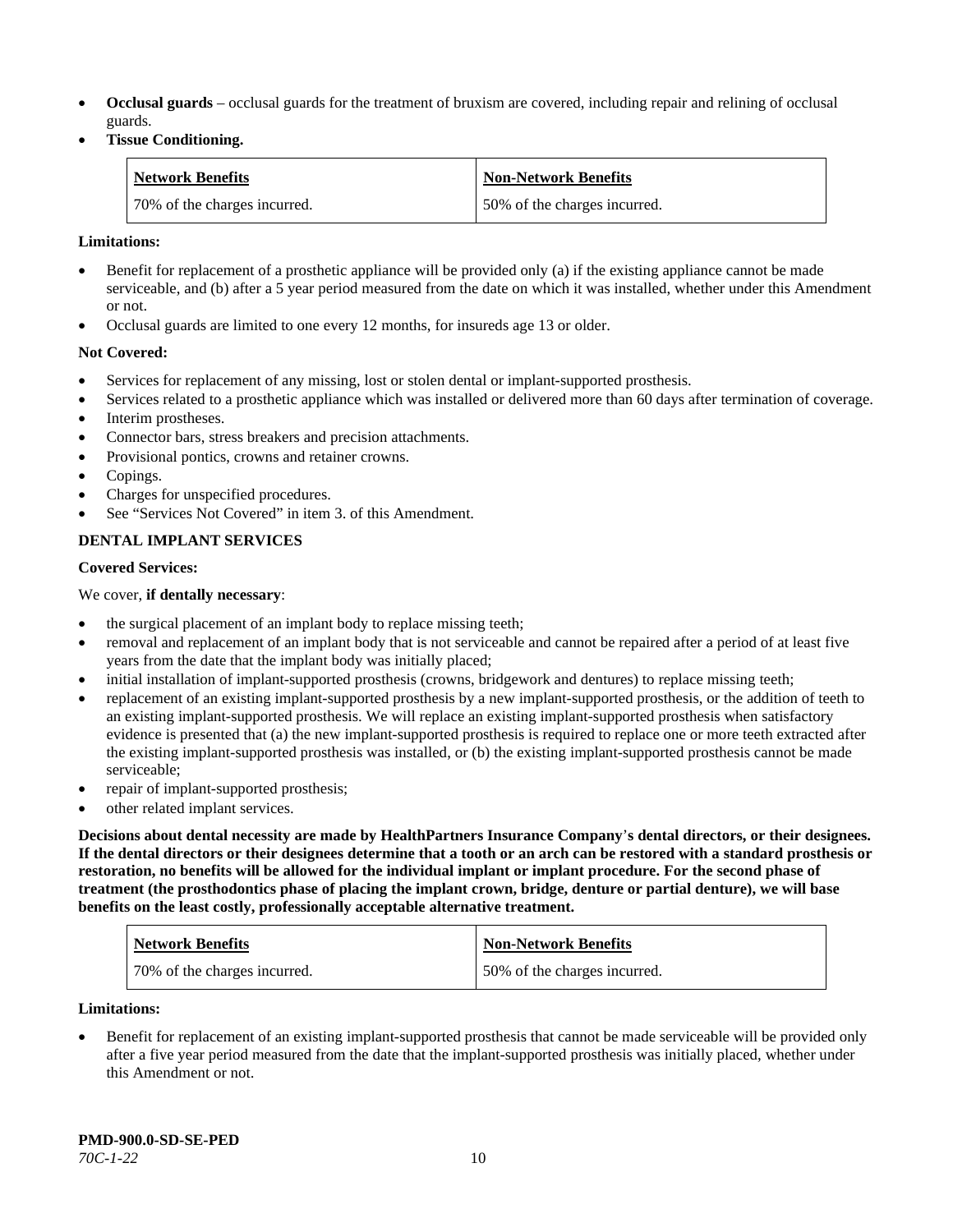- Endosteal implants, surgical placement of an interim implant body, eposteal implants, transolsteal implants (including hardware), implant-supported complete or partial dentures, connecting bars, abutments, implant-supported crowns, and abutment supported retainers are limited to once every 5 years.
- Radiographic/surgical implant indexing is limited to once every 5 years.

# **Not Covered:**

- Charges for interim abutments or custom abutments, including placement.
- Charges for unspecified procedures.
- See "Services Not Covered" in item 3. of this Amendment.

# **EMERGENCY DENTAL CARE SERVICES**

#### **Covered Services:**

We cover emergency dental care provided by network or non-network providers to the same extent as eligible dental services specified above and subject to the same deductibles, coinsurance and maximums.

| <b>Network Benefits</b>                                                                                                                                                             | <b>Non-Network Benefits</b>                                                       |
|-------------------------------------------------------------------------------------------------------------------------------------------------------------------------------------|-----------------------------------------------------------------------------------|
| Coverage level is the same as corresponding Network   Coverage level is the same as corresponding Non-<br>Benefits, depending on the type of service provided,<br>such as fillings. | Network Benefits, depending on the type of service<br>provided, such as fillings. |

#### **Not Covered:**

See "Services Not Covered" in item 3. of this Amendment.

# **CLEFT LIP AND CLEFT PALATE SERVICES**

# **Covered Services For Dependent Children:**

We cover dental services for treatment of cleft lip and cleft palate. Orthodontic treatment of cleft lip and cleft palate will be covered only if it meets the Covered Services criteria under "Orthodontic Services" below.

| <b>Network Benefits</b>                              | <b>Non-Network Benefits</b>                           |
|------------------------------------------------------|-------------------------------------------------------|
| Coverage level is the same as corresponding Network  | Coverage level is the same as corresponding Non-      |
| Benefits, depending on the type of service provided, | Network Benefits, depending on the type of service    |
| such as Basic Services, Special Services or          | provided, such as Basic Services, Special Services or |
| Orthodontic Services, if applicable.                 | Orthodontic Services, if applicable.                  |

#### **Limitations:**

• To the extent that these services are covered under the medical services, they are not covered as Pediatric Dental services.

- Charges for unspecified procedures.
- See "Services Not Covered" in item 3. of this Amendment.